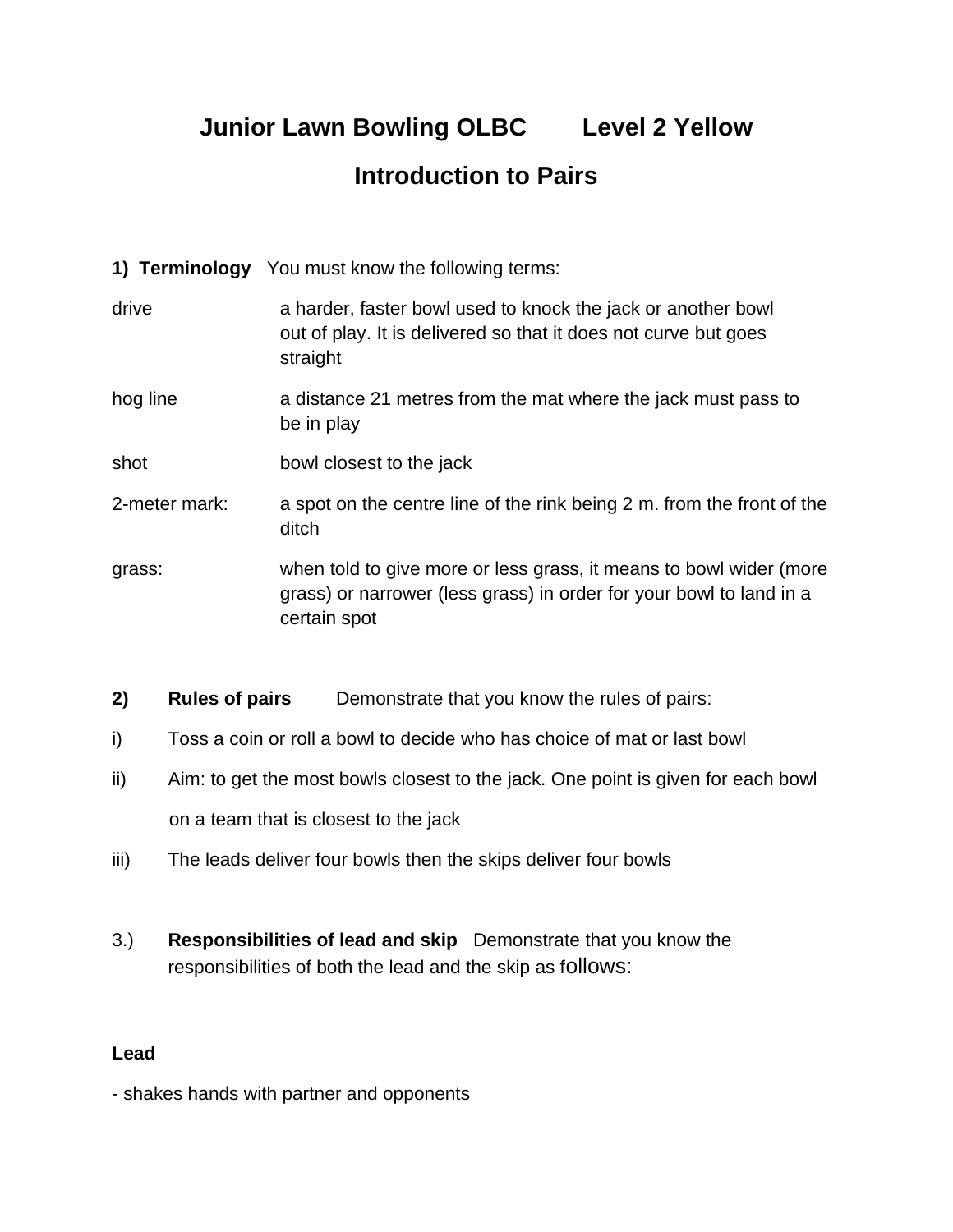- places mat, centering it with the rink number and at least 2 m. from ditch

- rolls or delivers the jack (it must go past the hog line, and stay within the boundaries of the rink). If it goes out of bounds, the other team's lead then delivers the jack. If this goes out, the jack is placed on the spot 2 m. from ditch and centered.

- delivers first bowl

- the lead on the opposing team should have his/her bowl in his/her hand and be ready to deliver after the opposing leads bowls has stopped.

- after all four bowls of each team have been delivered, walk down the centre to the other end while the skips do the same from the ditch on the centre line.

- after the skips have delivered their four bowls, the leads enter the head and determine the score. Tell your skips what the count was by tapping your shoulder indicating the number of points you got (if you won the end) or tapping your thigh to show the number of points you lost.

- the lead whose team lost the end will rake the bowls while the winning lead will set the mat and get ready to deliver the jack.

-the lead may walk to the head after delivery of their third and fourth bowls

## **Skip**

- will centre the jack after their lead delivers it

- will give direction to their leads by showing them where they would like them to place their bowl and keep score on score card

-the skip may walk to the head after the delivery of their second, third and fourth bowls

- after the end is over, everyone will shake hands and put equipment away

**Demonstrate** that you know how to play Pairs by playing a minimum of four games

## **3) New Rule:**

1. If the jack is delivered outside the sideline or end line, the opponent then delivers the jack. If at that point the jack is delivered outside the sideline or end line, the jack is placed on the spot 2 m.